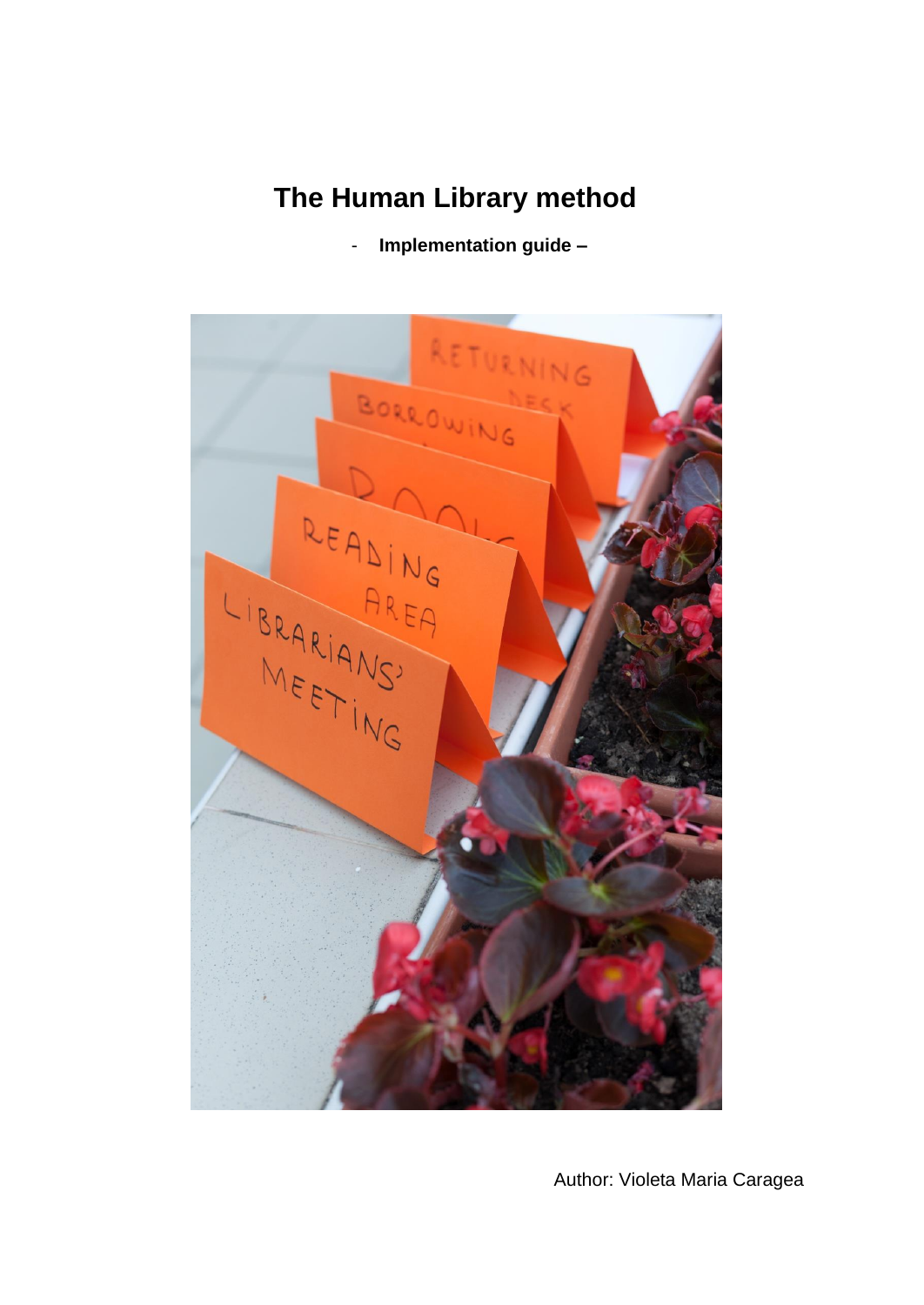# **Contents**

<span id="page-1-0"></span>

| <b>Topic</b><br>What is Human Library?               | 3              |
|------------------------------------------------------|----------------|
| <b>Topic</b><br><b>About This Guide</b>              | $\overline{4}$ |
| <b>Topic</b>                                         |                |
| What Learning Objectives Does Human Library Aim For? | 5              |
| <b>Topic</b>                                         |                |
| Living the Human Library experience                  | 6              |
| The Human Library Experience Flow                    | 6              |
| The Human Library Terms                              | $\overline{7}$ |
| <b>Topic</b>                                         |                |
| How to Organize a Human Library                      | 9              |
| <b>HL Organizing Steps</b>                           | 9              |
| HL Team Roles & Responsibilities                     | 15             |
| Variations of HL Methodology                         | 16             |
| Why Select This Method                               | 17             |
| <b>Topic</b>                                         |                |
| Human Library Handouts                               | 17             |
| <b>Book Registration Form</b>                        | 17             |
| Reader's Feedback Form                               | 18             |
| <b>Check List for Librarians</b>                     | 19             |
| <b>Topic</b>                                         |                |
| <b>Resources for Further Reading</b>                 | 19             |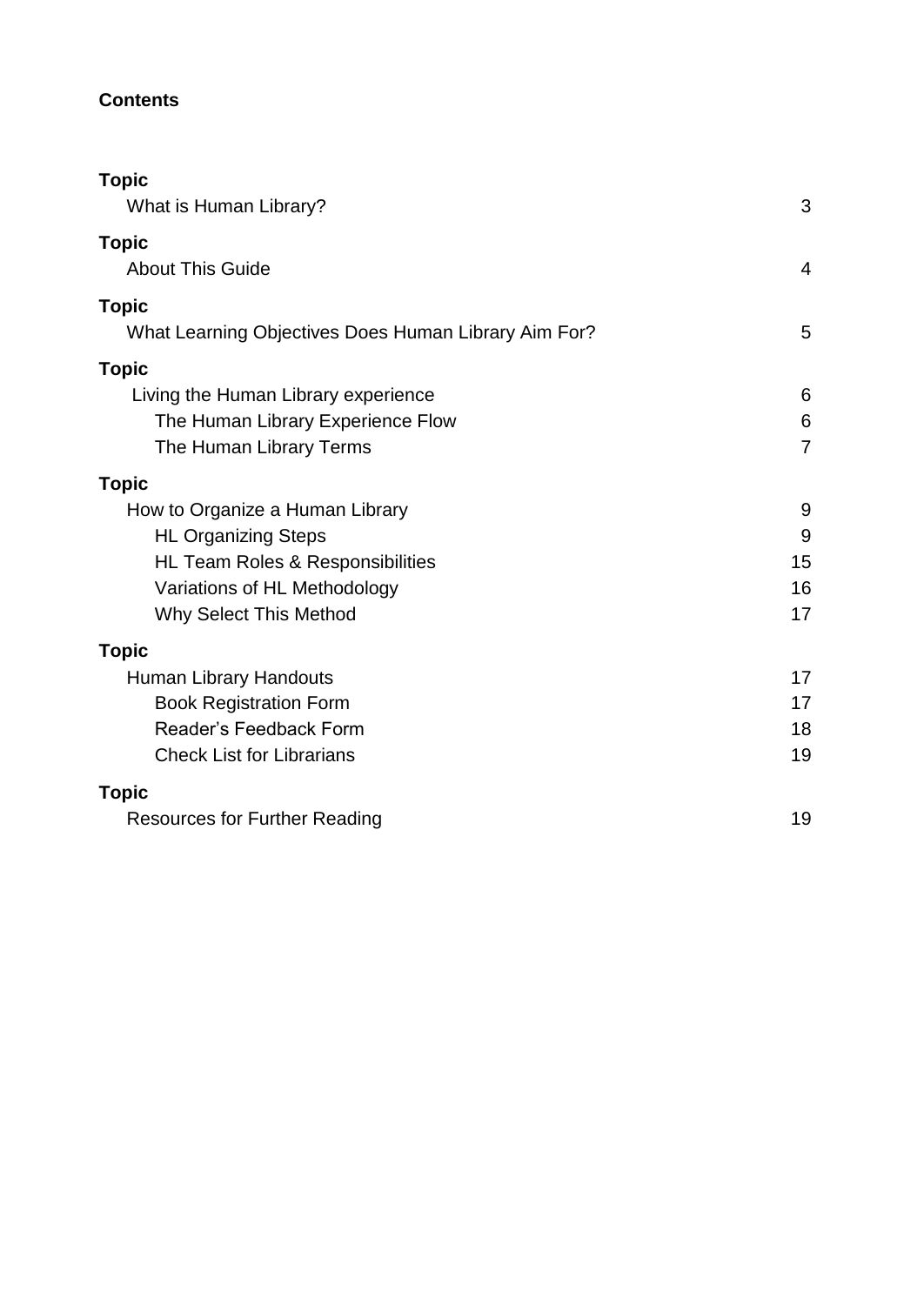<span id="page-2-0"></span>*"How are we to understand each other, if we do not have the opportunity to talk to each other?" - Ronni Abergel, Inventor of the Human Library™*

# **What is Human Library?**

The method originates from Denmark ("Menneskebiblioteket", as it is named in Danish) and it was firstly launched at the 2000 edition of the Roskilde Festival, in Copenhagen. Its creators - Ronni Abergel, Dany Abergel, Asma Mouna and Christoffer Erichsen, were the members of a local youth NGO called *Stop the Violence*, founded after a mutual friend was stabbed in the nightlife. Therefore, the original mission of the Human Library methodology was *to raise people's awareness and use peer group education to combat violence.*





The method works similar to a normal library - visitors come to a librarian, browse a catalogue of titles and select a book they then borrow and return after they read it. The only difference is that the books are real people and the reading consists in listening a story and involving in a live conversation with the author about it.

As the method proved real success in Denmark, it was further promoted by its initiators and by other public institutions such as the Council of Europe  $(CoE)^1$ . Is now considered to be used in more than 70 countries and perceived as a real "worldwide movement for social change"<sup>2</sup>.

Moreover, the method was "exported" in many social and educational contexts besides the human rights dedicated festivals - from schools to art galleries, from youth congresses to real libraries. Also, recurring or permanent living libraries spread around the globe.

In Romania, the first notable Human Library (HL) event ever organized was in the year 2009<sup>3</sup>. The NGO A.R.T. Fusion brought the method in the streets for the public event called "Have a lemon! Taste Diversity!", that was organized with the help of the

<sup>3</sup>Check A.R.T. Fusion's "Human Library" Guide at:

-

[http://www.artfusion.ro/docs/ghid\\_biblioteca\\_vie\\_eng.pdf](http://www.artfusion.ro/docs/ghid_biblioteca_vie_eng.pdf)

<sup>1</sup> See *Living Library - History* section from [http://www.coe.int/en/web/youth/living-library.](http://www.coe.int/en/web/youth/living-library) It is important to note that CoE is disseminating the method since 2003 under the "Living Library" name. <sup>2</sup>See *About the Human Library* section from<http://humanlibrary.org/about-the-human-library/>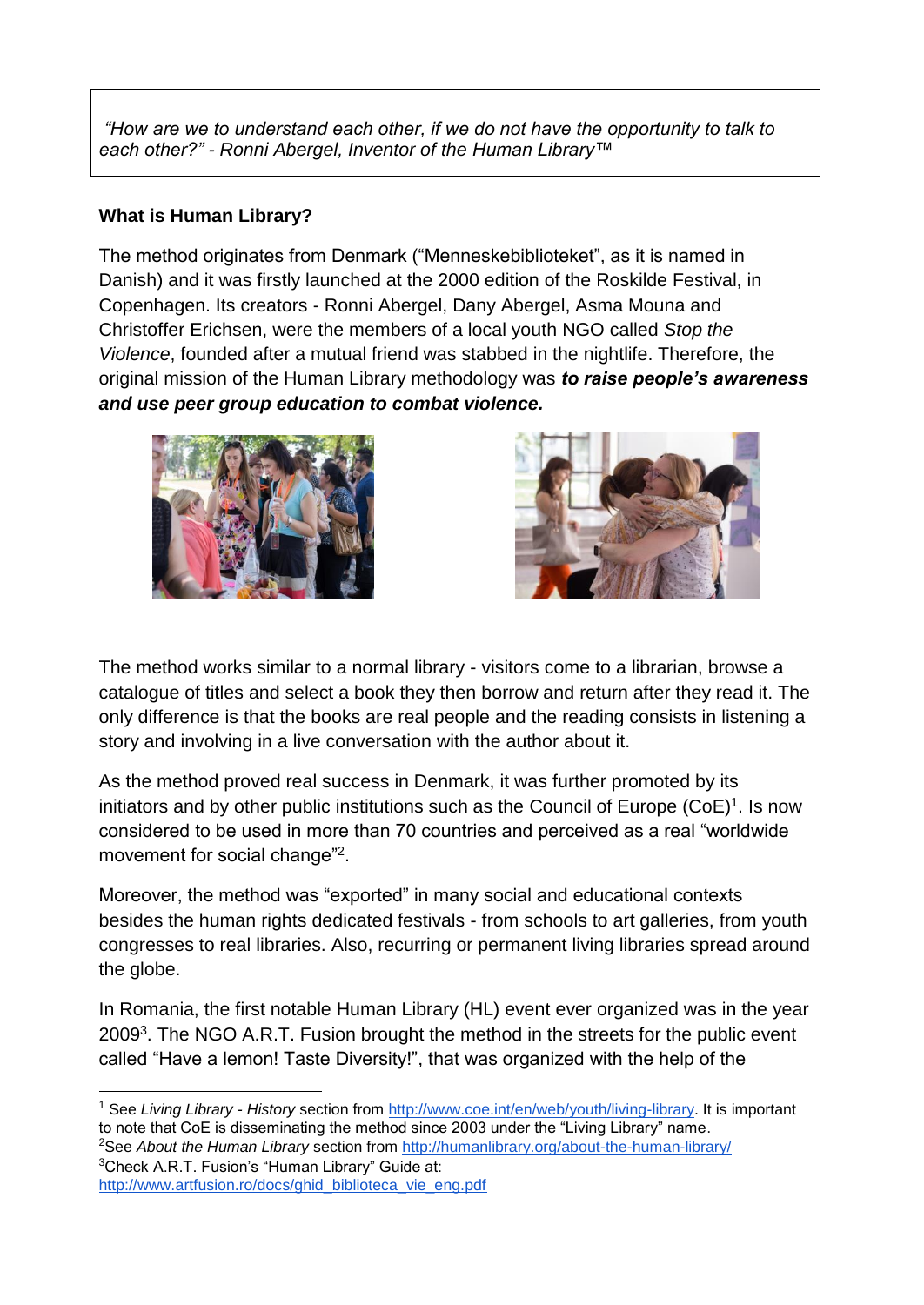European Commission, the Youth in Action programme. The library hosted over 500 readers and the organizers multiplied it afterwards multiple times also in other regions due to its major success. The Romanian translation and the name under which the method has been mostly spread since is "Biblioteca Vie" (*Living Library*).

# <span id="page-3-0"></span>**About This Guide**

This guide was created in order to help professionals working in different fields, such as youth and education to better design their learning activities with the help of Human Library methodology.

The guide aims to help the reader to find an answer to the following questions:

- *What Human Library method about?*
- *Is Human Library a good method for my activity's needs?*
- *How can I organize a Human Library? What is important to consider?*
- *What resources do I need in order to prepare a successful Human Library event?*

The guide was developed as a deliverable of the Connector 2017, an Erasmus Plus project and many of its information is based on the activities included in the event (mainly observations and unstructured interviews), on the materials provided by the Human Library trainer and on other available resources referenced in the guide.

Connector 2017 was the fourth edition of the annual event organized by ANPCDEFP, Romanian Erasmus+ National Agency, with the aim of gathering together professionals from various education sectors (formal and nonformal) interested in creating an interactive learning environment for their learners.

Over a week, 84 teachers, trainers, youth workers and other similar professionals from over 18 European countries were split in 8 roughly equal groups to learn about and test a particular educational method, in order to implement it further into their professional context.

The Human Library group was facilitated by Roxana Turcu, an experienced trainer in the method, also representing the A.R.T Fusion organisation, one of the pioneering NGOs promoting this method in Romania. The author of the guide took notes during the whole sessions, as a non-participating observer, in order to insert in this guide insights from preparation and test implementation.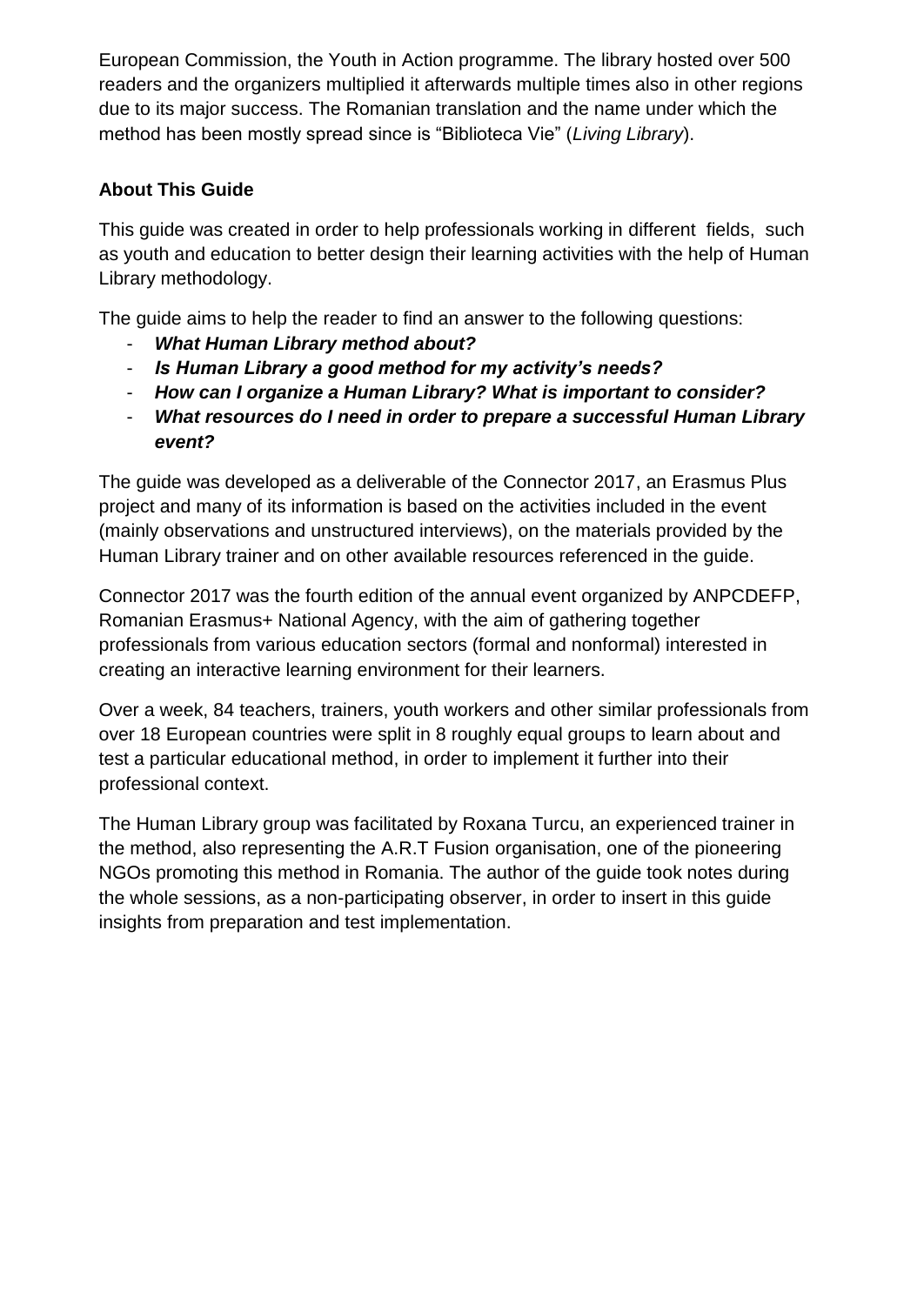

As mentioned above, the guide aims to shed some light on the main concepts, on the learning objectives and on the practical elements of the Human Library method, also providing future references for learning more about the method. One important aspect is that this should not be considered as a complete training of trainers. Further training from specialized organizations is recommended in order to better understand and be able to support Human Library's overall mission.

Last but not least, special thanks should be expressed to Roxana Turcu, the A.R.T. Fusion trainer in Human Library methodology, to the 11 participants of the Connector 2017 HL group, and to the Connector 2017 organizing team that made this possible with a lot of hard work and dedication.

#### **What Learning Objectives Does Human Library Aim For?**

Based on founders' intentions, here are some good reasons to select this method, especially when focus is on human rights education :

- *Build understanding for diversity;*
- *Facilitate a greater acceptance, tolerance and social cohesion in the community;*
- *Create a real connection between people;*
- *Innovating the approach to challenge stigma, stereotypes and prejudicies;*
- *Give a voice to stigmatized groups of the community, and*
- *Create support platforms for a greater understanding of diversity and social cohesion.*<sup>4</sup>

-



In this respect, recent research was conducted on high-school students indicating that this method is truly effective for reducing prejudices and stigma.<sup>5</sup>

<sup>4</sup>See*Why become a Human Library organizer?*section from<http://humanlibrary.org/human-library-organizers/> <sup>5</sup>See *Don't judge a living book by its cover: effectiveness of the living library intervention in reducing prejudice toward Roma and LGBT people* academic paper by G. Orosz, E. Bánki, B. Bőthe, I.Tóth-Király, L. R. Tropp, published in the Journal of Applied Social Psychology, Volume 46, Issue 9, September 2016, Pages 510–517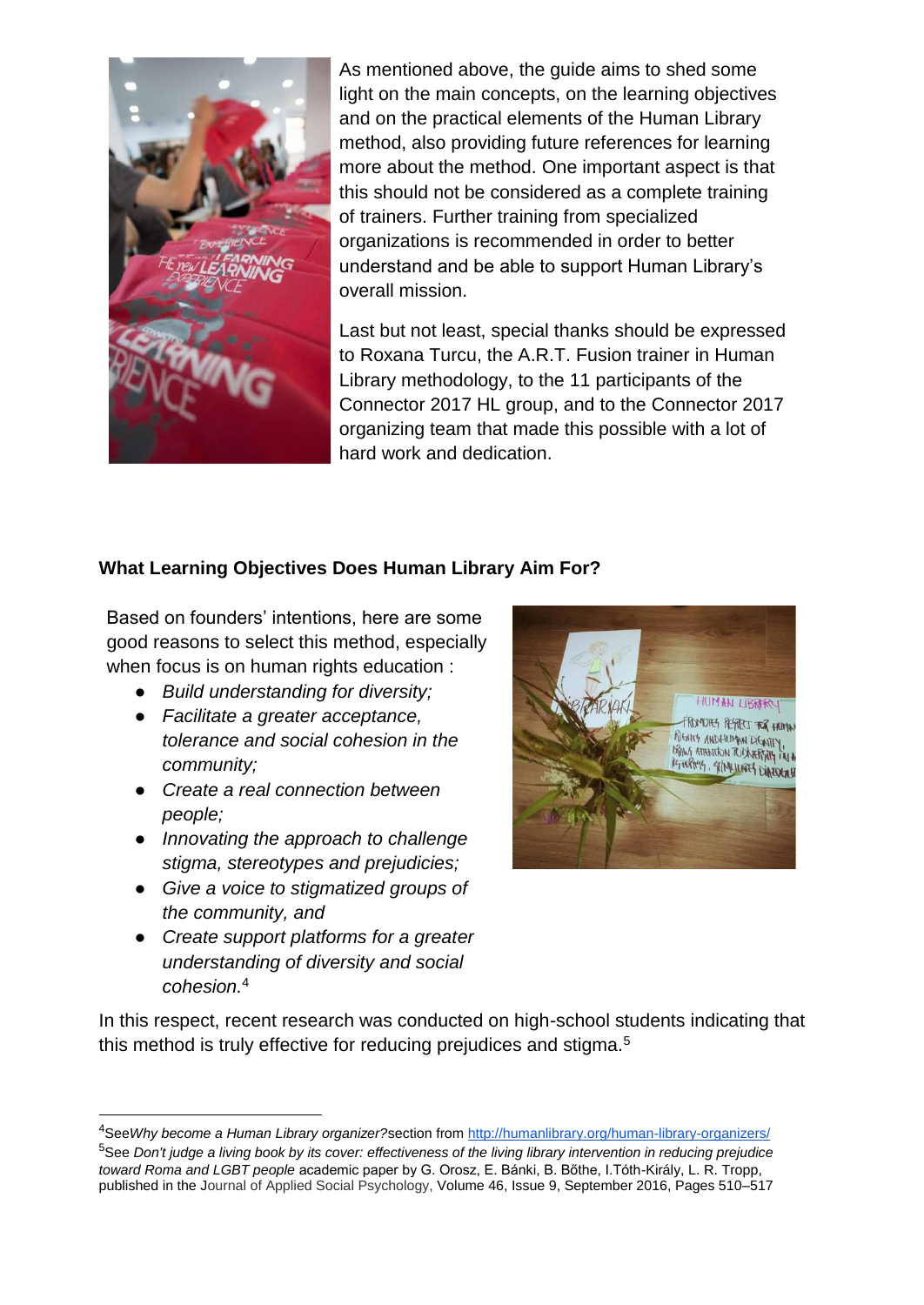In terms of theories of learning, the HL method is rather close to the social constructivist<sup>6</sup> view on learning, meaning that new knowledge is constructed through the interactions with others. This can be thus perceived in what Little et al stated in their 2011 organizer's guide mentioned : "(...) *the Living Library intervention was designed to facilitate interaction between "Readers" and "Books" in ways that make conversation meaningful and engaging between groups"*<sup>7</sup> .

Looking from an educational point of view, we can formulate **sixspecificlearning objectives** that a learning facilitator could collectively or selectively focus on while using this method:

- (1) *Raising awareness about the existence and the need to combat prejudices, stigma, and stereotypes;*
- (2) *Clarifying existing misconceptions about others;*
- (3) *Developing authentic communication skills;*
- (4) *Cultivating empathy and respect for others / accepting human diversity;*
- (5) *Self-awareness and self-exploration;*
- (6) *Cultivating the attitude of reacting against human rights violation.*

The method could thus be used in a multitude of contexts as long as it keeps the essence of its mission (*to help you see a book's story behind its cover*): **formal education** (in schools and universities), **nonformal education** (at open festivals or similar events, in youth centers, or youth training courses), or **adult education** (in VET programs and even corporate training). Further discussions about how each context necessitates adaptation will be included in next pages.

# <span id="page-5-0"></span>**Living the Human Library experience**

The Human Library method in action is very similar to the experience of going to a library to borrow and read books.

# <span id="page-5-1"></span>*The Human Library Experience Flow*

**Step 1:** The **readers** find out about the library from media or other direct communication means

**Step 2:** They come to the **library building/place** and are greeted by a **librarian**at the **borrowing desk**

**Step 3:** The librarian is showing them the **catalogue** with the**livingbooks**available and eventually consult them regarding which book suits best their reading preferences

**Step 4:** The reader decides which book he or she wants to read and fills in a **library pass** for the borrowed book, mentioning the tile, time of borrowing and of return, and the allocated place for reading

-

<sup>6</sup>See *Social Constructivism* section from[: http://gsi.berkeley.edu/gsi-guide-contents/learning-theory-research/social](http://gsi.berkeley.edu/gsi-guide-contents/learning-theory-research/social-constructivism/)[constructivism/](http://gsi.berkeley.edu/gsi-guide-contents/learning-theory-research/social-constructivism/)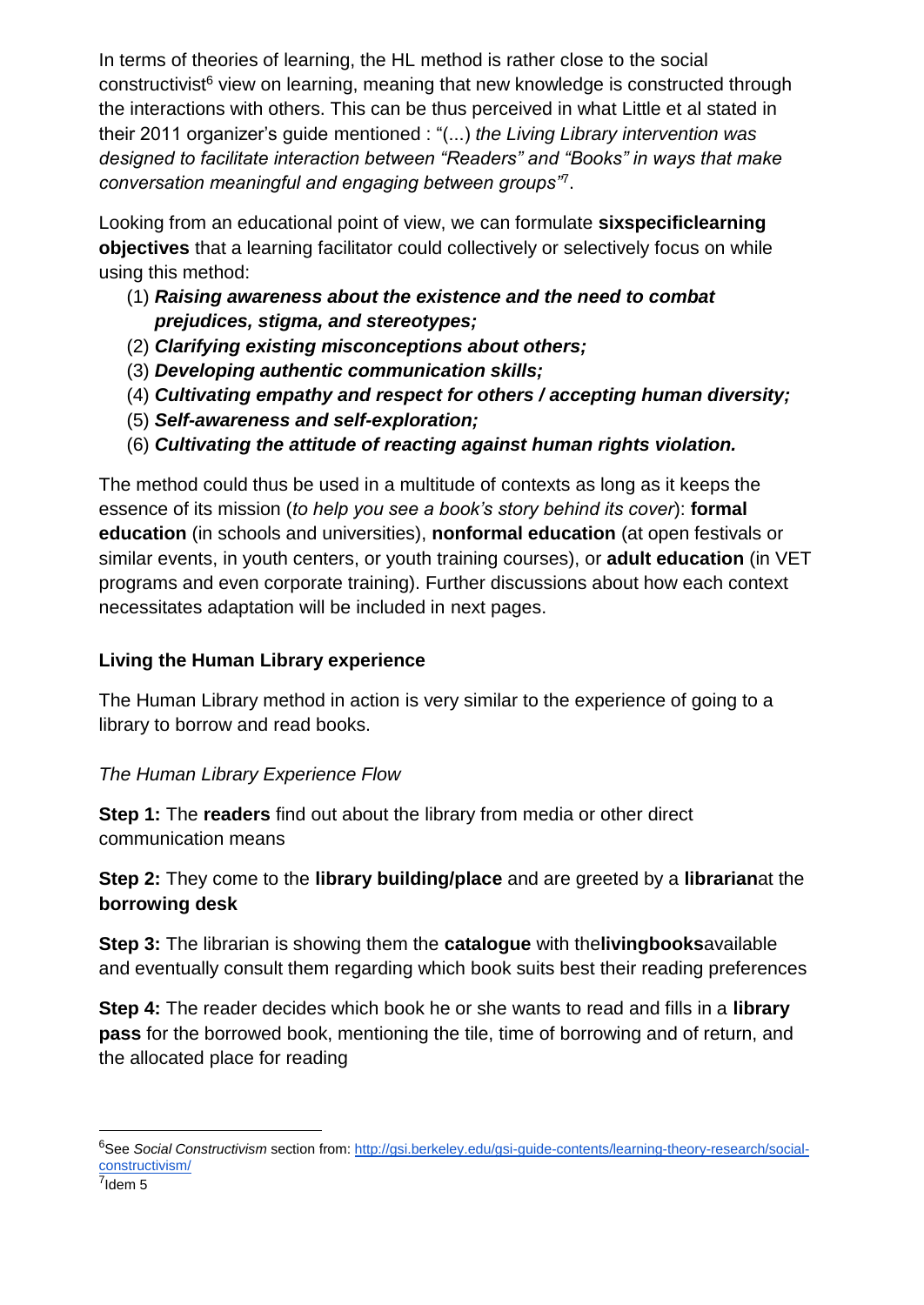**Step 5:** The librarian is guiding the reader towards the place he or she can find the book and then indicates both the allocated place in which **the reading experience** will take place

**Step 6:** The living book and the reader spend together over 30 minutes to an hour of storytelling and conversation

**Step 7:** In case of necessity, **a living dictionary** (an interpreter) is allocated to help with the translation of the book

**Step 8:** Then the reader by himself (or invited by a librarian) goes to **the returning desk**to return the book and pass through the necessary formalities

**Step 9:** If he or she wishes, more reading options are exposed next for a new reading experience with a another book

**Step 10:** At the end of the library experience, both the reader and the book are invited to leave their reflections about their experiences in an **assessment/feedback form.**

<span id="page-6-0"></span>

Credit foto: http://artfusion.ro/index.php/ro/servicii/toolkits-biblioteca-vie/

#### *The Human Library Terms*

Don't judge a book by its covers.

**Reader:** a person that finds out about the HL event and is curious to meet the books behind the titles; generally, someone fitting the profile of the targeted audience (e.g. high-school students, young people in general, all ages from x town)

**Library building / place:** the venue for the LH event; generally, a place with sufficient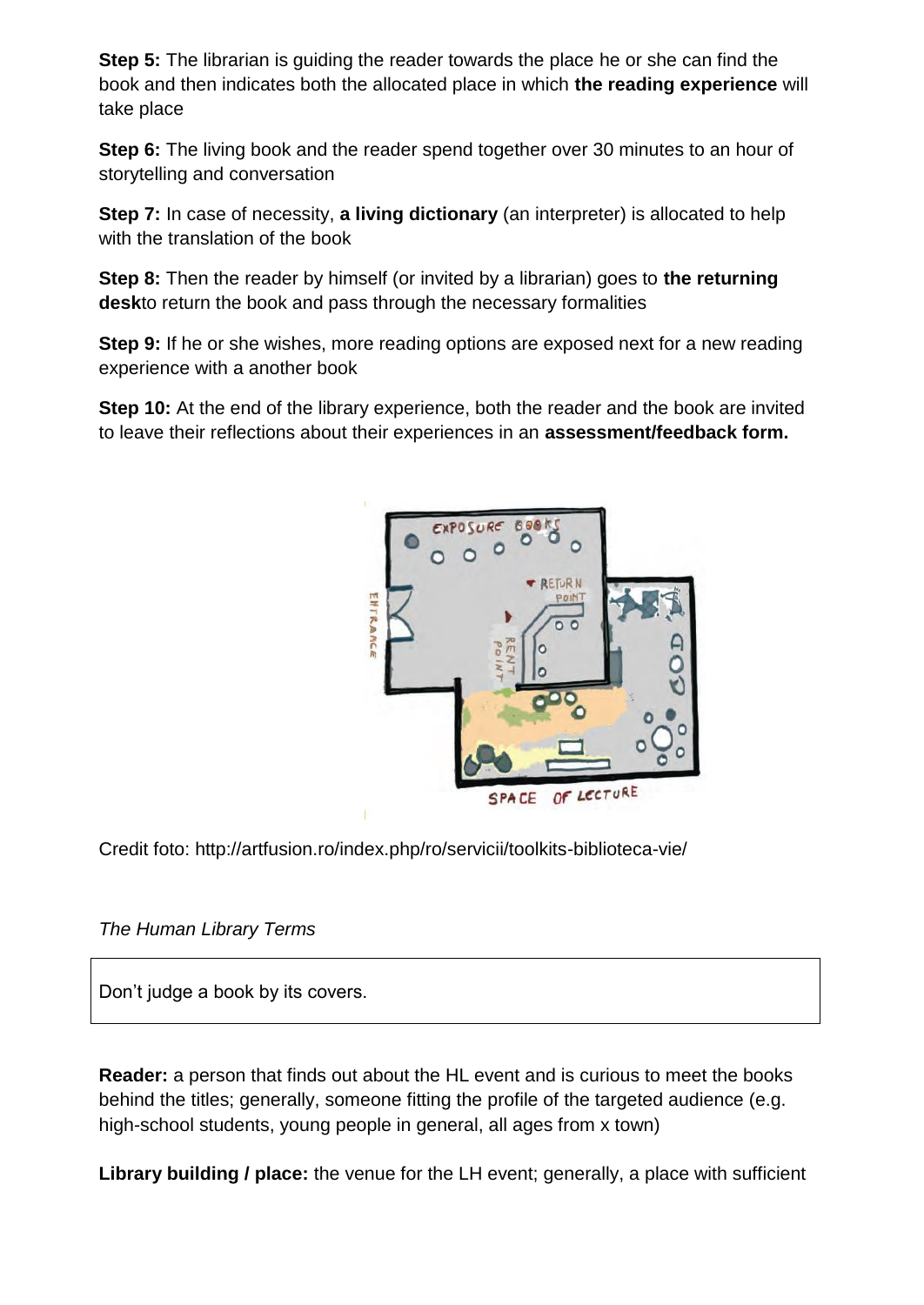open space and a neutral connotations, such as an actual library, an event hall or an outdoor terrain

**Librarian:** a person that is a member of the HL event organizing team, with the role of intermediating the relationship between the readers and the books; ideally, they need to demonstrate good communication skills, be patient, friendly and open to cooperate with others

**Borrowing desk:** a dedicated space equipped with an actual desk and informative materials about the HL, where readers come to inform themselves about available books, fill in the library pass and are then led towards the place where they can meet their selected book and seat for "reading"

**Catalogue:** it is a billboard or another easy to browse type of collection of titles; it gathers a brief info about each book - photo, title, short description, opinions of other readers about the book, location, duration, keywords, the indication to inform the librarians about your option

**Livingbook**: individuals representing a group of people confronting or in the danger of confronting prejudices or stereotypes (regarding their gender, age, ethnicity, religion, occupation etc.) and agreed to share their story with the readers coming to the HL event with the intention to learn about them

**Library pass:** it is a small cardboard used to register a visitor of the LH event when he or she decides to become a reader; it usually includes the name of the reader and few slots to fill in for each borrowed book - the title, the starting and ending time and the allocated space/room for each reading

**Reading experience**: usually, a reader is allowed to "read" a living book for a session between 30 and 50 minutes, with a maximum of 10 minutes overtime; it is recommended that a single reader reads at once or at least no more than 3 readers per reading session of a single book

**Living dictionary**: if the reader does not know the language of the living book a translator (interpreter) is allocated to that reading sessions in order to facilitate understanding between reader and the book

**Returning desk:** when the reader finished reading the book he or she returns the book to the returning desk, which is an actual desk where another librarian takes the library pass of the reader and register the return, providing recommendations for new books and assessment forms

**Assessment / Feedback form:** a short survey given to the reader aiming to share his or her impressions regarding the reading session(s) and the LH event experience overall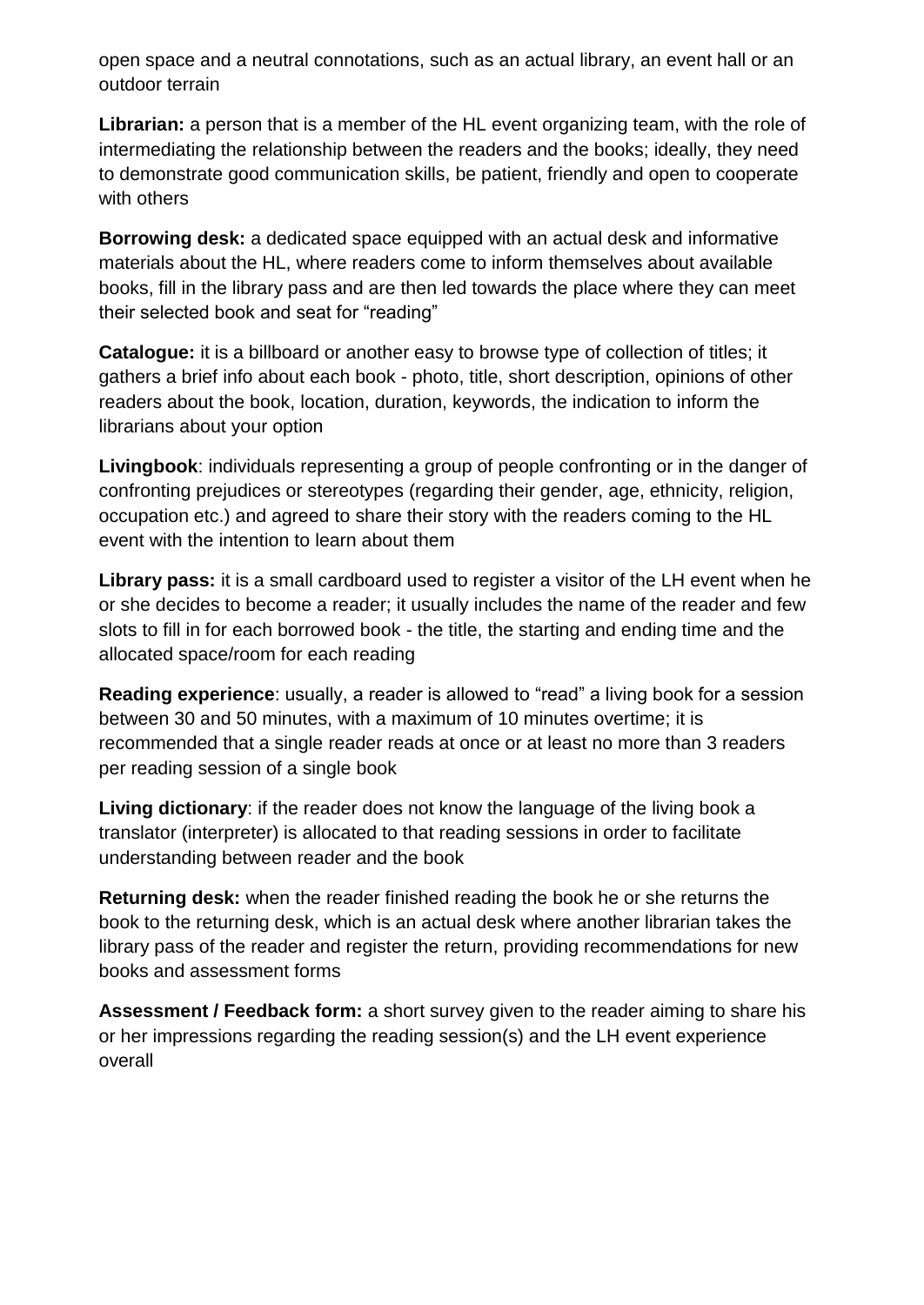# <span id="page-8-0"></span>**How to Organize a Human Library**

#### <span id="page-8-1"></span>*HL Organizing Steps*

In the pages that follow, the organizing steps for a classical Human Library event will be exposed. It is important to know that some of them might suffer modifications according to the specific context and the objectives formulated by its organizers. We will further discuss about these adaptations in next pages.

Usually, a HL event should be planned for at least 3-4 months ahead, in order to gather the team, select, contact and brief the books, promote de event to attract readers, and put in order all the necessary logistics.



#### *Illustrative Gantt chart*

For a neat flow of event planning, the following eight steps are recommended (steps 3- 6 could be done in parallel):

#### **Step 1: Set the aim and the objectives**

Before starting organizing a HL event, you need to first ask yourself if this is the best method to use in order to achieve the intended objectives for the specific group addressed. Read about the mission behind the method and browse what that implies in terms of impact on participants but also the necessary logistics for organizing it.

Tips and tricks for a successful HL event planning:

- Select the method especially if your intended objectives aim for human rights education, anti discrimination, equal chances or diversity.
- If you aim for collateral learning objectives (e.g. developing empathy in general, storytelling skills, or team-building for a class of students) then you may consider a different more specific method.
- If you are new in this field, search for organisations that have experience with this subject and/or the method to ask for any necessary advice.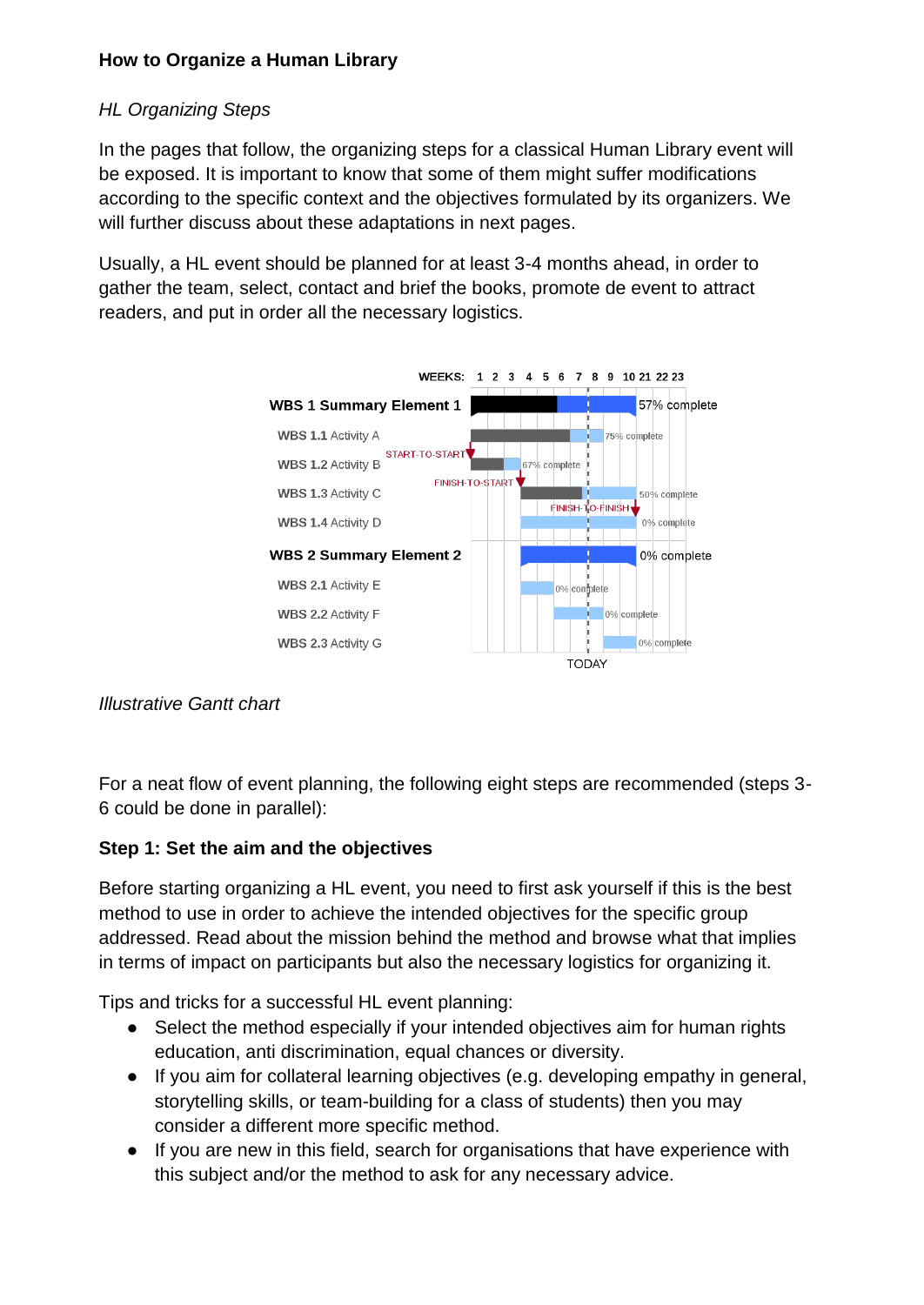● Make sure that every member of your team understand the mission of the method and its specific.

#### **Step 2: Clarify roles and responsibilities**

As in any other event that involves social interactions intended to attain specific learning objectives, you need to carefully plan in advance each step and resource you will need. Moreover, this could not be attained without the collaboration of an efficient team dedicated to the project's mission. The team size should be adapted considering how many books do you plan to bring to the event, the actual duration of the HL event, if it is a stand alone event or included in something bigger, the budget of the project and available human resources.

Tips and tricks for a successful HL event planning:

- The organizing team could be better split in three subgroups Admin and logistics, Books selection & preparation, and Promotion.
- Allocate responsibilities equitably and in concordance with each member's availability and skills.
- Provide clear instructions to all people involved (you can provide handouts with them if possible).

#### **Step 3: Choose location**



#### *Example of appropriate HL Space*

The location where the HL event will take place has a great importance as it sets the vibe and atmosphere of how people interact and feel while they are there. Either it is an outdoor open space, a library or an event hall, this should be carefully selected and also attention must be paid for critical aspects such as capacity, transportation, accessibility, temperature, modularity, design, etc.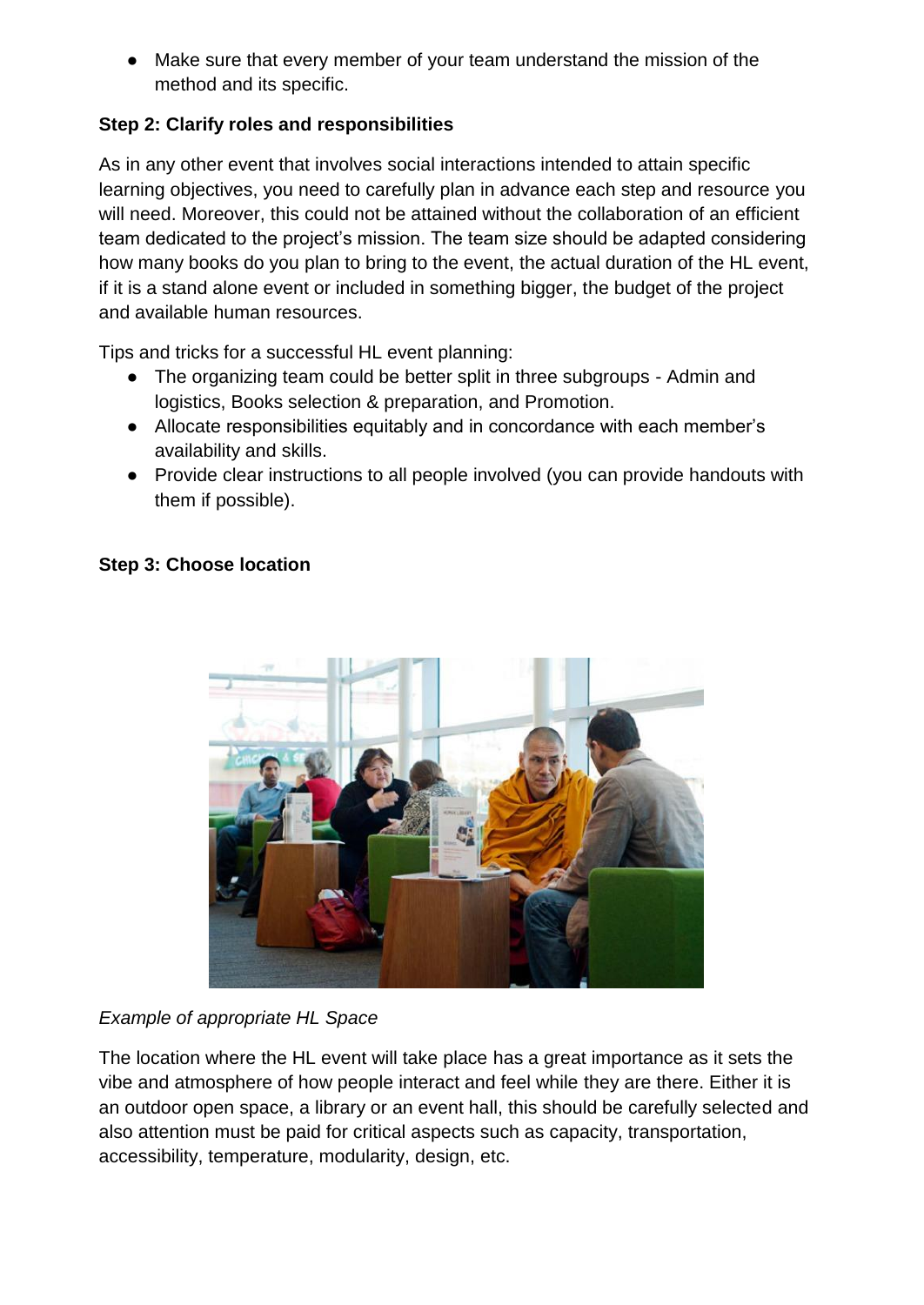Tips and tricks for a successful HL event planning:

- Select a location that has a neuter or favorable connotation for the topic of the HL.
- Pay attention that it is at a proper distance from the target audience.
- Make sure this is adaptable to the weather conditions.
- A special attention shoudl also be paid to providing comfort and privacy to participants.
- Consider time or financial resources for obtaining any authorisations.

# **Step 4: Promote the event**

This is one of the critical aspects of the Human Library methodology. One important aspect is to attract readers but also si to promote the overall mission and the method's objectives regarding fighting prejudices, stereotypes and stigma.

Tips and tricks for a successful HL event planning:

- Adapt communication to the target group (for example, use printed materials, TV and radio ads for older audience and extensive social media for younger generations).
- Develop a clear and efficient communication strategy (multiple online and offline media) and build an easy to recognize and suggestive visual identity (logo and motto) of the event.
- It is advisable to promote the catalogue with titles beforehand, as to raise curiosity and attract more readers. Therefore, titles of the books should also be explicit for the subject represented, clear and concise.
- Provide clear information regarding the way the experience of the reader goes, the venue and timing.
- If you plan to organize again an open HL, it might help you collect a database with the participants for future promotion.



# **Step 5: Select and prepare books**

*During Connector with people at qeue for books*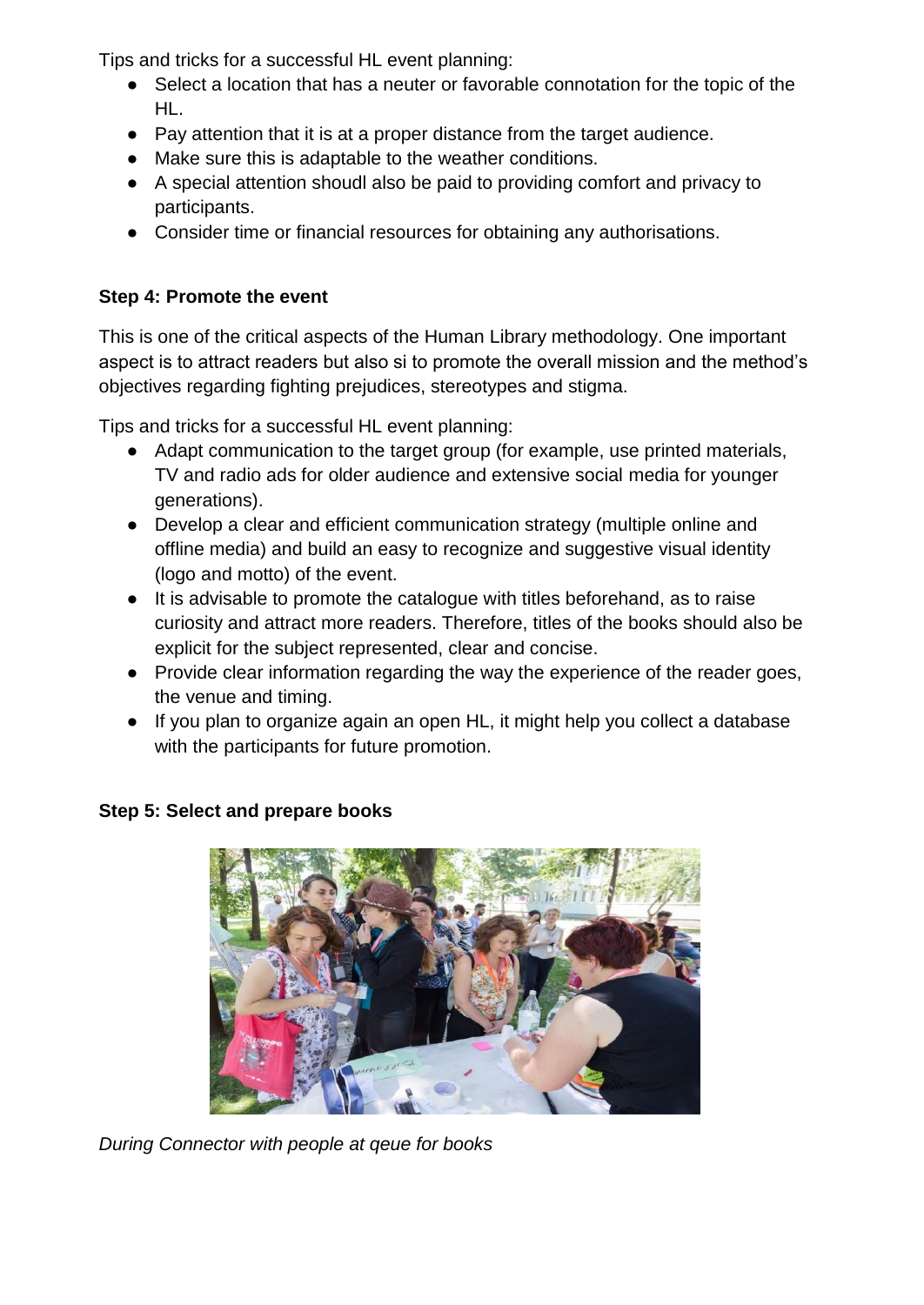This step is of utmost importance, because the interaction of books with the readers represents in fact the core of the method. This step requires defining the books titles (main subjects), finding and contacting the living books, preparing each for its role. Also, a preparation meeting with the books is highly recommended prior to the event to better explain them the practicalities of the method with its aim, their role in detail, critical information about the schedule, venue and logistics, privacy issues, also do's and don't's during the reading sessions etc., thus making them more confident about their mission.

Tips and tricks for a successful HL event planning:

- Good sources to find books could be dedicated NGOs or other institutions aiming to support them, social centers or your own social network. A good method to approach them is sending an invitation letter, with a follow-up call and an enrolment form completed by those interested.
- Adapt the titles selection according to the targeted audience (age, local context, common misbeliefs).
- Aggregate multiple profiles of books in the same HL as not to discriminate a specific subject (e.g. only roma minorities representatives or only bullied students).
- Ideally have at least 2-3 "copies" (living books) with the same title/subject. A good ratio for a LH event of minimum size would be of 40 readers and 10 books.
- Pay attention not to expose people that suffered trauma and still have sensitive reaction of telling about their experience.
- The books are invited to select their titles themselves but we can offer them examples including the name they might be called by when stigmatized.
- Also is important to ask from them a brief description of their story, their availability at the event and a photo (optional).
- Offering the living books a short instruction sheet about their role would also be helpful.
- Clearly explain and prepare the books that their mission is both difficult (sharing something that personal with a stranger) and important (advocating for their own and their peers cause, also understand the mission of the method and be responsible with that).
- Explain the books that at anytime they can say that their story/"page" is not available to the reader (so to be prepared to protect themselves for too sensitive discussions). Also prepare them that they will need to repeat, say no, share details, receive and also ask questions to the readers if, for example, someone is too shy and don't know how to start the "reading". Also, mention that their job is not to convince the readers but to tell their story.
- Prepare the books that they can encounter situations when they will be in very high or very low demand from the readers (in the case of not having readers, they are also encouraged to go and read other books themselves).
- Never give money to the books!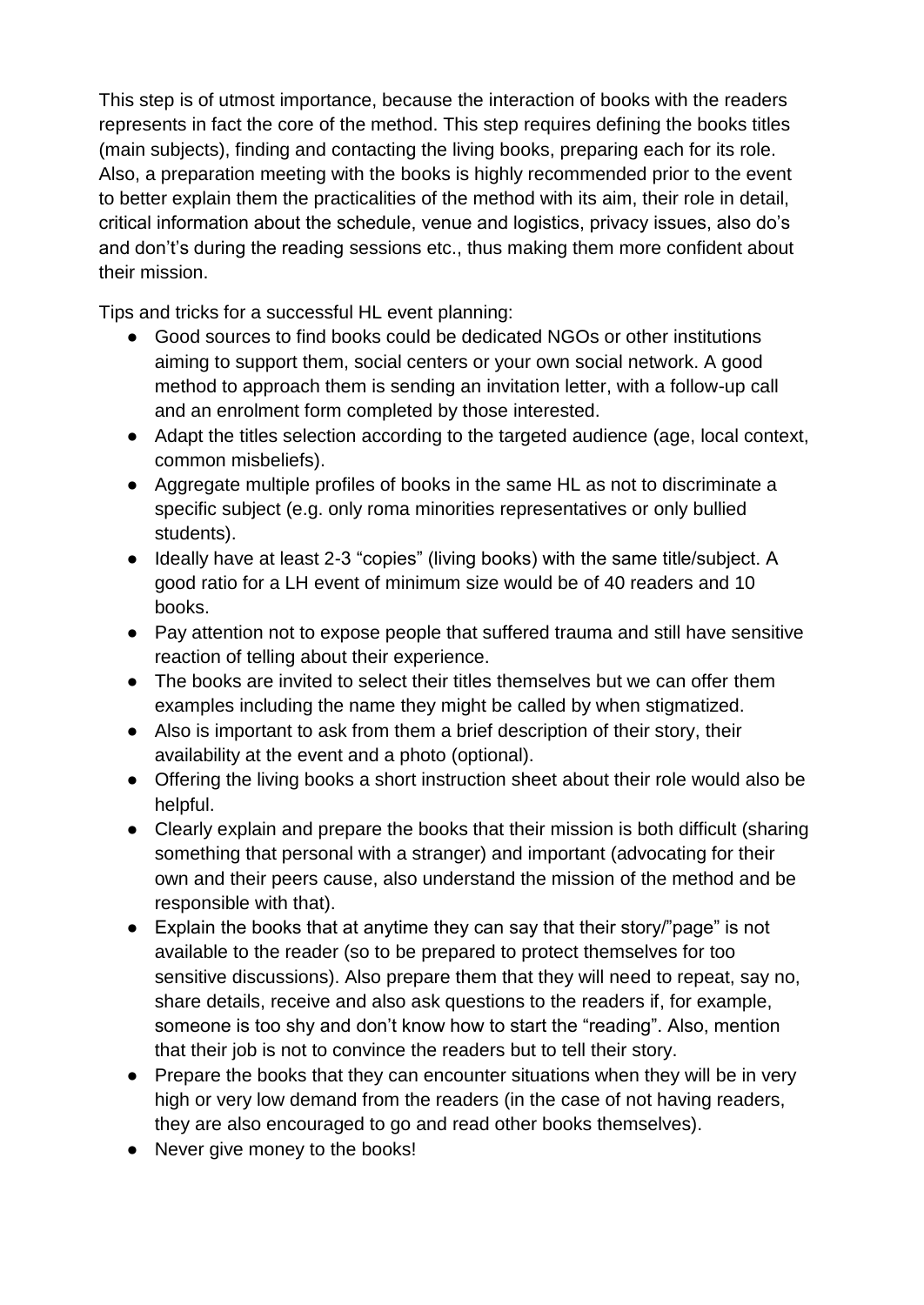● Be careful not to create a self-promotion opportunity for books with this type of objective (for example, selecting politicians or VIPs as books). This can undermine the method's mission itself.

#### **Step 6: Select and prepare librarians**

Librarians are the intermediaries between the readers and the books. So they are responsible for the feeling a visiting reader gets when first coming to the event. Therefore, is important to select individuals with proper skills and attitudes, able to greet and support readers in any of their problems regarding the LH event. Be sure they know the catalogue content, they are able to recognize the living books and know how to operate with the specific materials during the event.

Tips and tricks for a successful HL event planning:

- In selecting the librarians look for attitudes such as respect, openness and flexibility, tolerance, punctuality, enthusiasm, curiosity, friendliness, cooperation.
- Contact them at least two weeks before the event.
- For a small event have at least one librarian to greet the readers, one for the borrowing desk and one for the returning desk (for larger events, add one more librarian to the borrowing desk and one to the greeting poing).
- Ensure that librarians know the living books and it is easier for them to recognise them in the room (have identifiable badges) and also they are able to make good reading recommendations to the readers.
- In order to be more efficient at the event in informing the readers, provide librarians with more copies of the catalogue. Also, have the catalogue printed on very resistant material as it will pass through many hands.
- Provide librarians with T-shirts, badges or any other visual marker to make them be easy to spot by the readers or other librarians.

# **Step 7: Implement the HL**



*During Connector- borrowing desk* 

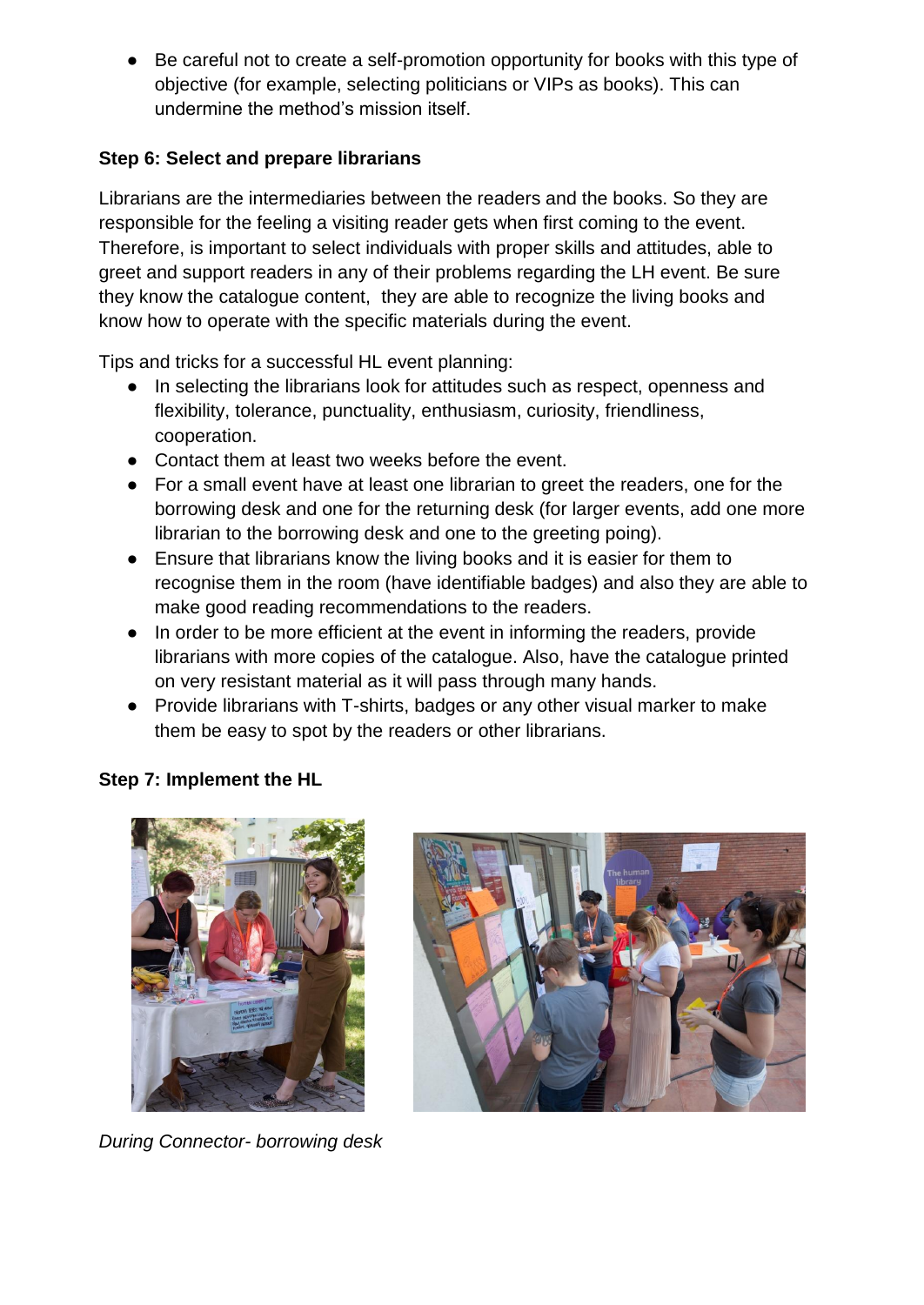This is the moment to shine. Before greeting the first reader, you need to ensure that everything is prepared and in place: each librarian, dictionary, book, logistics and promotion responsibles; necessary printed materials, supplies, technical logistic, coffee and snacks, transportation facilities.

Tips and tricks for a successful HL event planning:

- The ideal lenght of a HL event si between one and three days.
- The ideal duration of a "lecture" should be between 30 and 50 minutes (a maximum of 10 minutes of extension can be offered to the readers).
- Ideally have only one reader per book and no more than 2-3 readers per book.
- For bigger events, a map of the event location (including the demarcation of specific areas - reception, reading lounge, documentation/catalogues, borrowing desk, returning desk, books area) is recommended to be displayed and easy to access by any participant.
- In case too few readers come in the beginning, you can encourage the books to interact (to read one each other until readers come to borrow them).
- During the event, ensure that each book's state is good and offer them sufficient breaks if you feel they are tired after too many reading sessions.
- Be aware of the "difficult" readers. There might be someone who is tempted to offend the book. Discuss with them and invite them to politely leave the event, if that is the case, your role is also to protect the books' emotional integrity.
- Ask for book's feedback at the end of the day and/or of the event.

#### **Step 8: Evaluate**

As a final step, evaluation refers both to assess the way the LH event attained its objectives but also to provide feedback regarding event planning and for the overall project management experience.

Tips and tricks for a successful HL event planning:

- Set prior indicators to check in this stage of the project.
- Collect quantitative data such as: number of participants, number of actual readers and borrowings, number of books, bestsellers and lowest read books, media reach of your event.
- Also collect more qualitative data based on books and readers assessment forms. You may look for aspects such as: learning results (perspective shifts or acquiring interesting information), good or bad experiences during the LH event, ways of improving event planning, overall experience or logistics.
- Two distinct evaluation meetings could be organized one with the books and one with the organizing team, in order to collect more data and share learning from experience.
- Ideally and more suitable in more controlled contexts (such as a school), you can also monitor the impact your event had on the participants (applying a pre and post test, for example).

*It is an amazing tool and I will most definitely use it at home because it addresses different stories and subjects that people normally are not talking about pretending*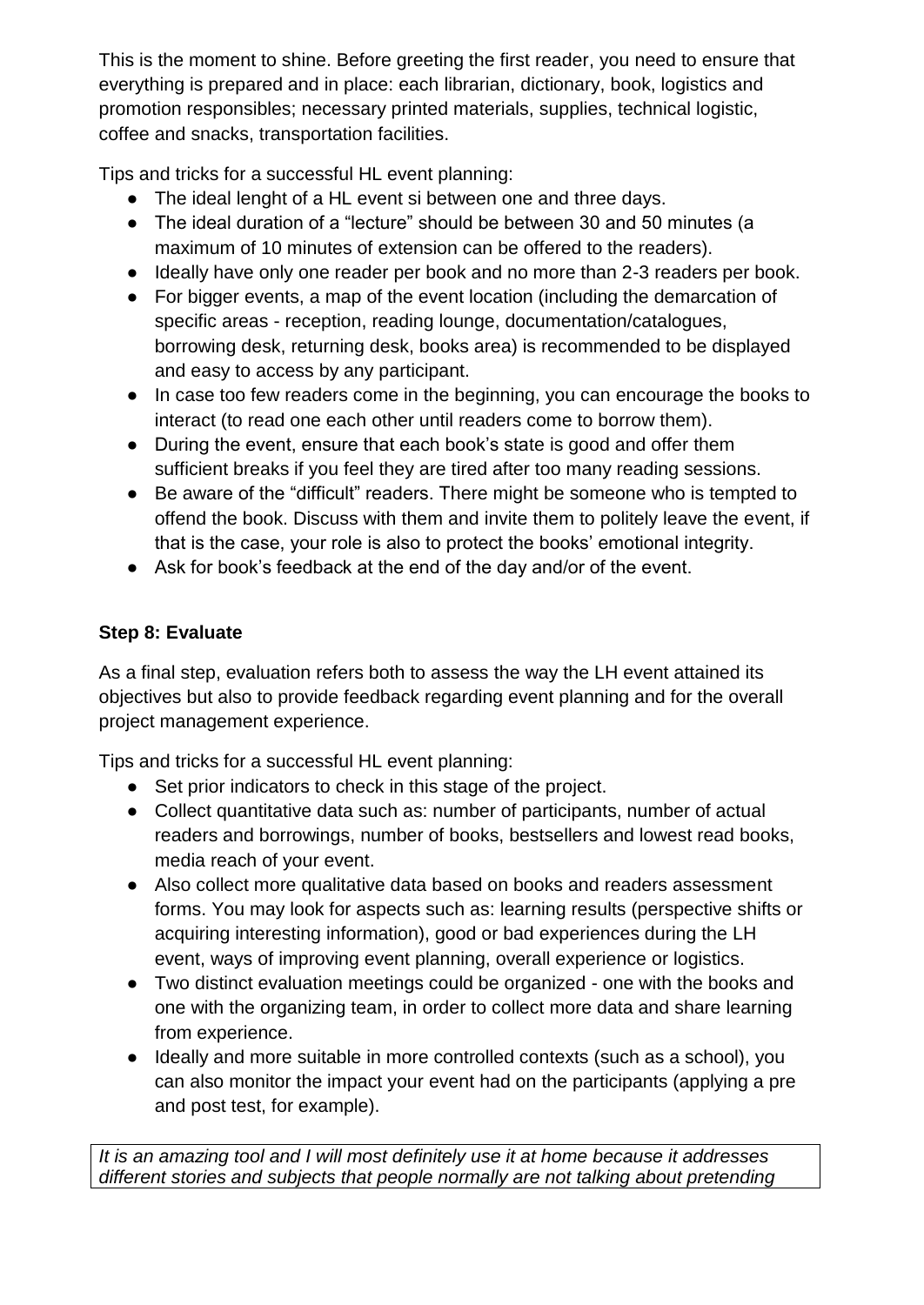<span id="page-14-0"></span>

| <b>HL Team Roles &amp; Responsibilities</b> |  |  |  |  |  |  |  |  |
|---------------------------------------------|--|--|--|--|--|--|--|--|
|---------------------------------------------|--|--|--|--|--|--|--|--|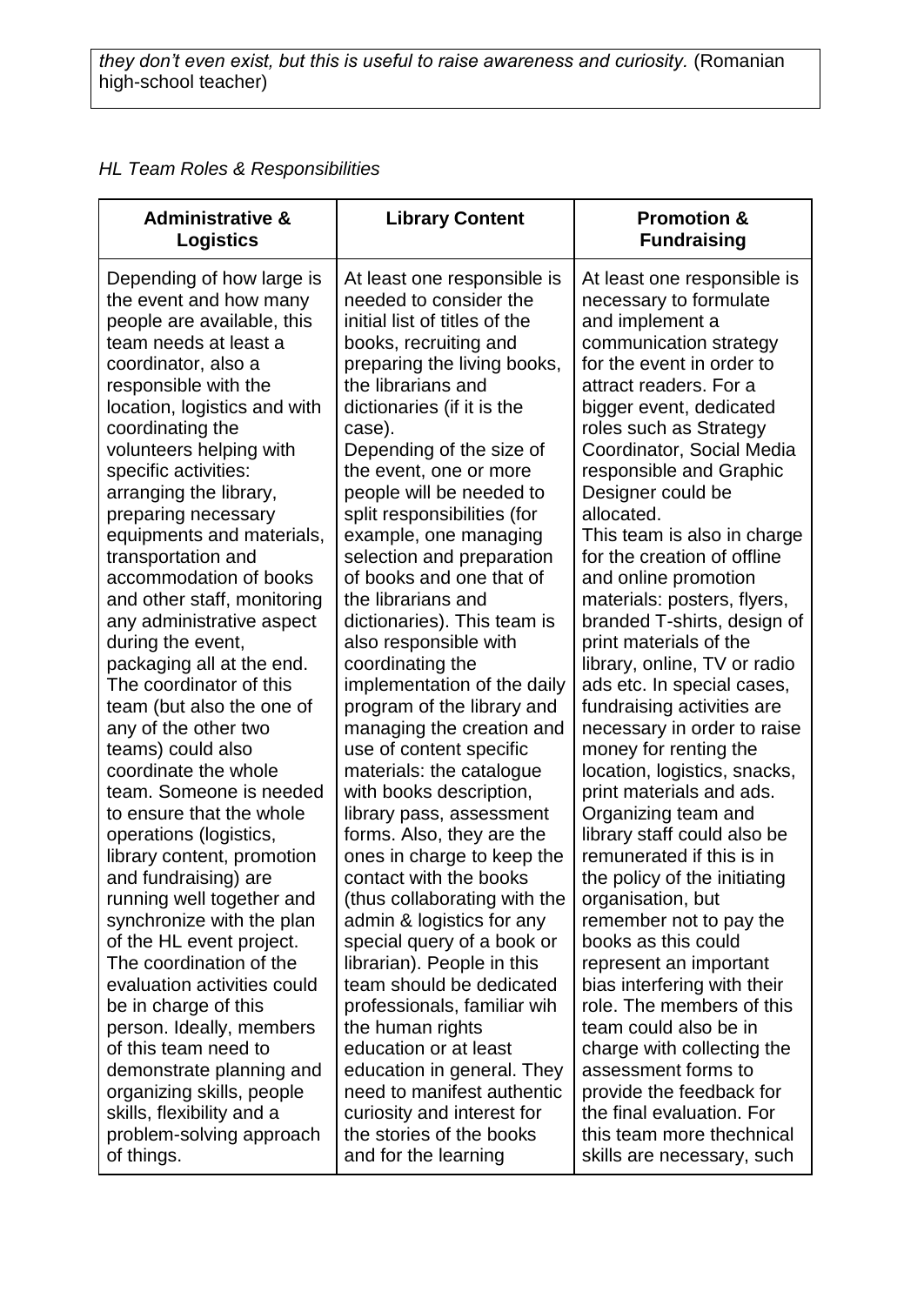

# *During Connector teamwork*

# <span id="page-15-0"></span>*Variations of HL Methodology*

As its history indicates, the HL method was created as a human rights dedicated activity, firstly introduced as an open event for young participants coming to a music festival. From here, to organizing human libraries in schools, youth summer camps or corporate training programs, there is a little bit of distance in terms of learning objectives, size or experience design.

# **Variations in terms of learning objectives**

● As mentioned in the beginning of this guide, the learning objectives associated with Human Library methodology are specifically related to human rights, combating prejudices, stigma, and stereotypes, and also cultivating pro-social values and attitudes such as respect for diversity. All other activities similar in design, but with objectives outside of this, must be used under a different name.

# **Variations in terms of number of participants**

● Originally, HL events are organized for larger audiences (few hundreds), for at least one day (afternoon) or 3-4 days, involving at least 20-30 books. Although, smaller versions of it are common when included in an educational program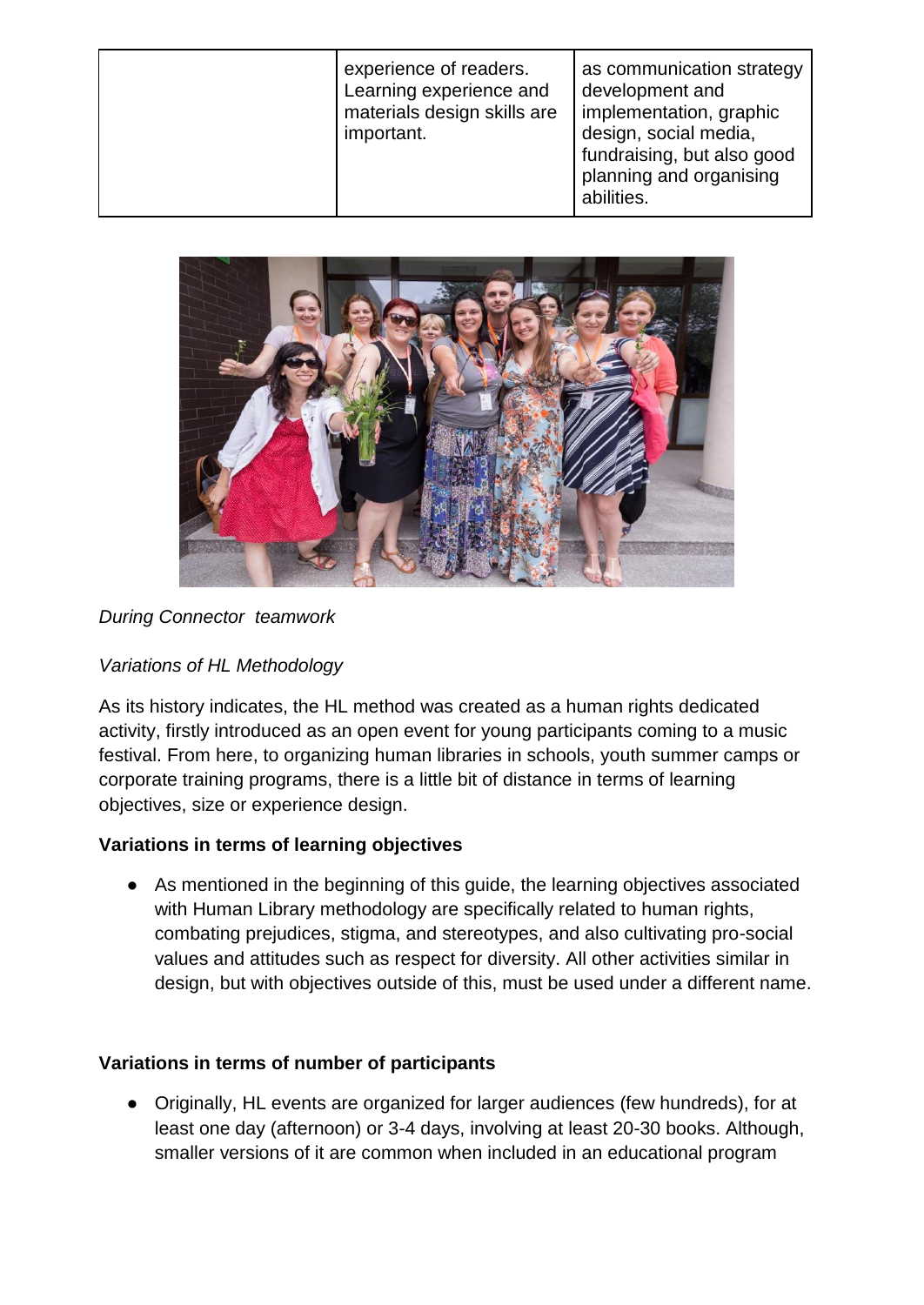such as in a larger educational program or a smaller community. For example, a school can prepare a small HL event with 10 books and 40 student readers.

#### **Variations in terms of context**

● As previously mentioned, book titles should be selected according to the cultural and social context of the targeted community of readers, as to represent the most sensitive cases that are currently a potential target for prejudices, stigma or stereotypes. This could be dependent of socio-political trends- such as the Muslim immigrant case, of local ethnic situation- such as the case of Roma communities or of a very particular context- such as vulnerable groups within a school population (bullied students, those coming from very poor families or of a different nationality).

We may therefore conclude that while the HL method could vary in size and local context, there are some boundaries from where we cannot anymore call the activities under this name but with a different one, such as storytelling activities, sharing workshops or team building activities.

#### <span id="page-16-0"></span>*Why Select This Method*

Considering that you already decided that you want to develop activities to tackle the above-mentioned learning objectives. In this case, here are some good reasons to consider if Human Library is the best method for your own context:

- It can elicit very **authentic** communication and it can have a great impact on participants (sharing very personal and powerful stories it reaches the heart of the reader and make him or her more aware of diversity around and the need to understand different points of view and sincerely respect them)
- It is a **dynamic** method (for example, books can read one to each other if they are not borrowed at first)
- It can be a truly **cost-effective method** (if you manage to attract volunteers for event planning, get some sponsorship for the location, communication, printed materials and snacks, then you can do a great job with very few resources).

# <span id="page-16-1"></span>**Human Library Handouts**

#### <span id="page-16-2"></span>*Book Registration Form*

These are the necessary information to collect from books previously to your LH event:

- Brief intro about the*context*(and method's mission)
- *Contact data* (usually, their name, phone number and email address plus an address from your behalf for where to submit the form)
- *Title of their book* (provide indications and examples for inspiration)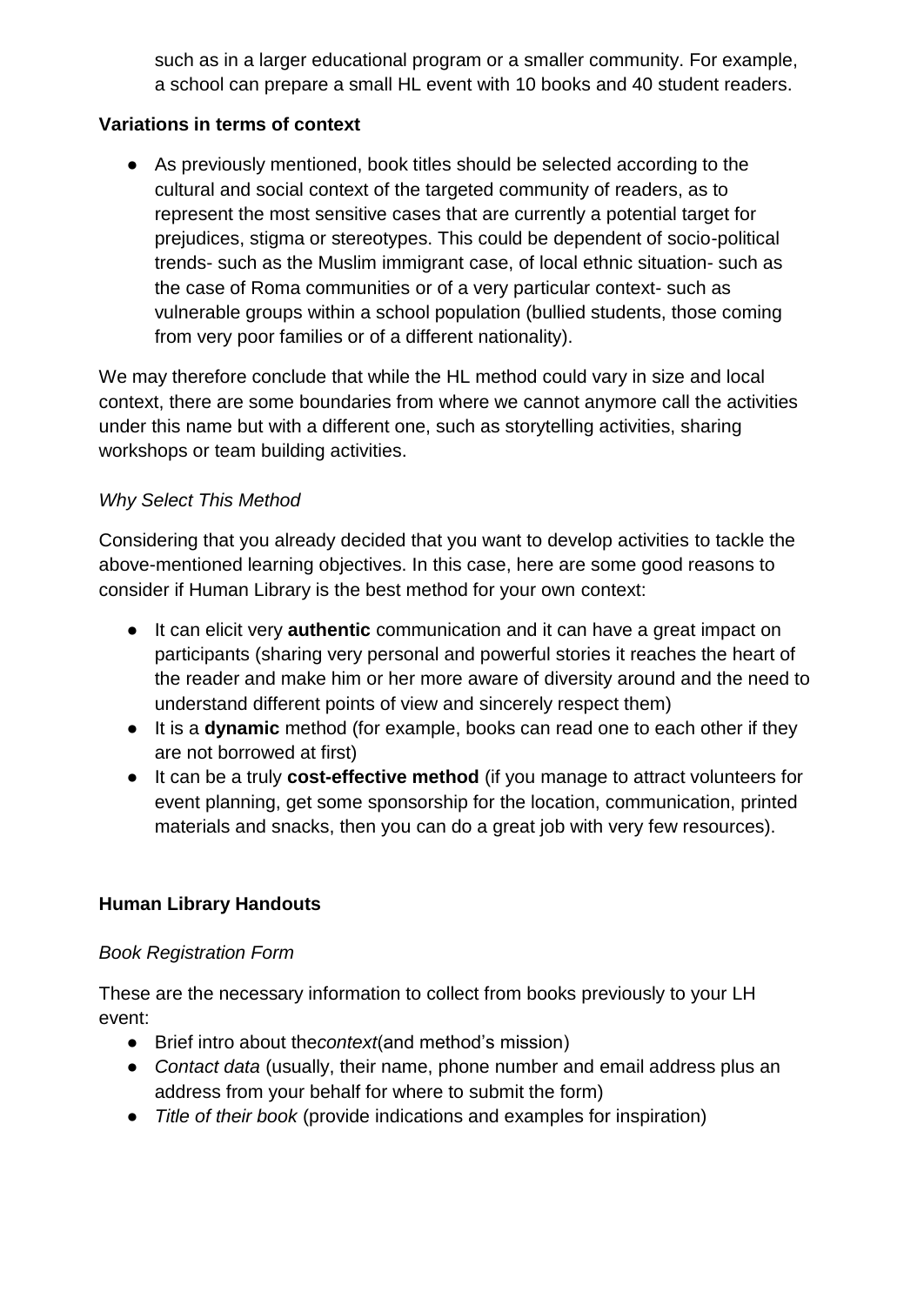- *Brief description* of the story behind the title (recommend to use first person and write 3-4 concrete sentences about their story, provide example if you consider necessary)
- *Availability* (offer them your event schedule to tick the best intervals when they can participate as a living book)
- A portrait *photo* of themselves (optional)
- A *brief instruction* sheet regarding their living book role (help them create a more realistic expectancy and also to understand the boundaries of their role at the event)

# <span id="page-17-0"></span>*Reader's Feedback Form*

Few critical elements of an assessment form for readers are listed below. Similar forms can also be developed to assess the experience of books.

- *Intro* (to thank the participant for his contribution and explain the role of this input)
- Few *demographic data* (gender, nationality, age.. any other relevant for organizers)
- Questions related to *the event's promotion*
- Questions related to *the respondent's reading experience* (number and titles of books borrowed, appreciation of reading experience and of the content read, important insights and learning points)
- Questions related to *the respondent's experience with the support services*(e.g. his or her appreciation of librarians and dictionaries services, of printed materials and other logistics available)
- Last items for *any left comments or recommendations for organizers*

# <span id="page-17-1"></span>*Check List for Librarians*

- *Catalogues* with books description
- *Books database* (with contact info)
- *Library passes*
- *Lists for borrowing and for returning* the books
- *Readers registration list* (with their contact info)
- *Human Library experience description flyer* (to better inform new readers)
- *Assessment forms* for readers and for books
- <span id="page-17-2"></span>● Participation *certificates for books* (optional)